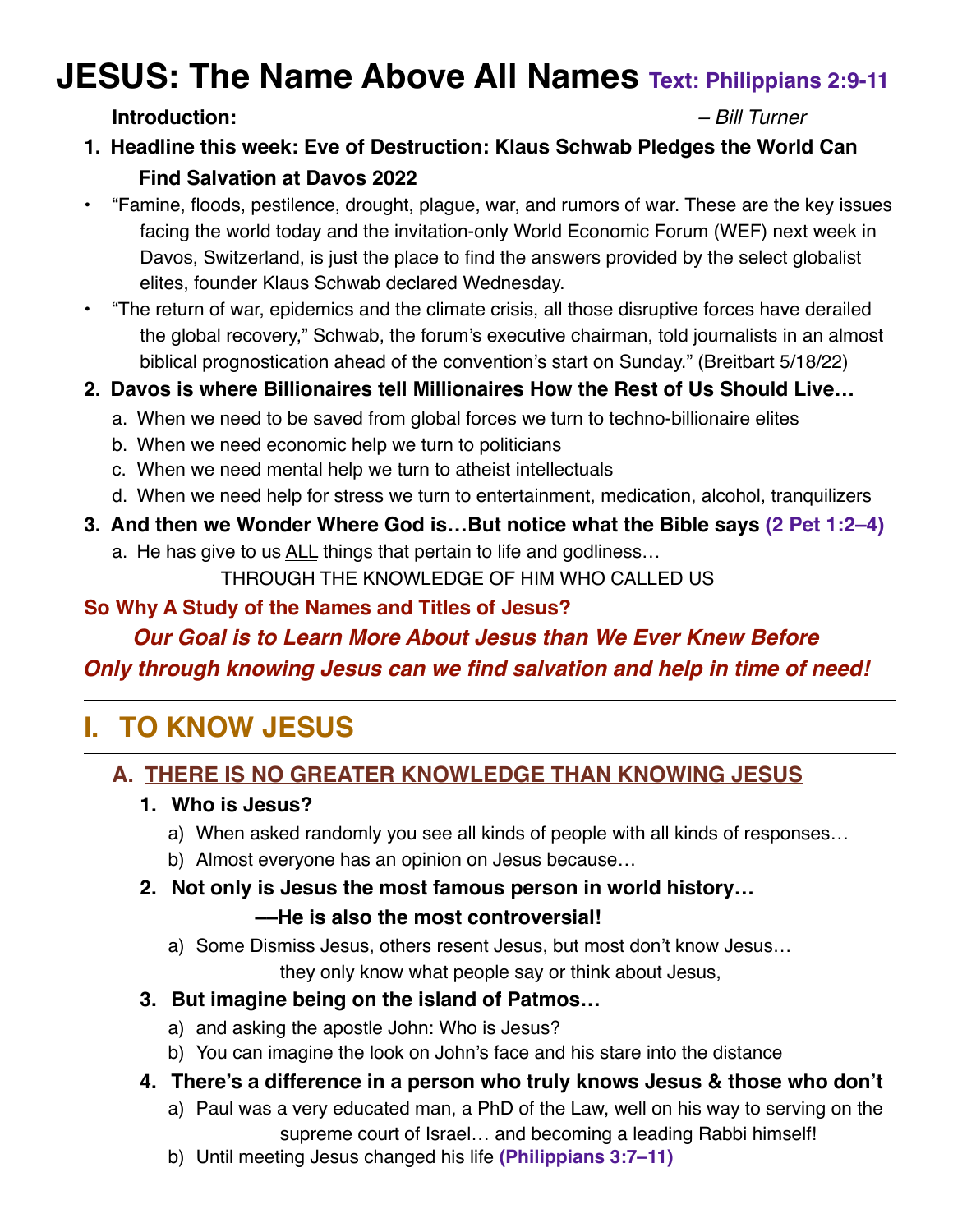#### **5. The Apostle Paul was on fire for the Lord…**

- a) He was like the Indiana jones of the NT-
- b) He spread the gospel throughout the Roman Empire…
- c) He wrote half of the New Testament
- d) He was ship-wrecked, arrested, jailed, beaten, and if you want to know the Driving Force of his life… TO KNOW JESUS! (1 Corinthians 2:2)

### **All the Learning & Knowledge in World Cannot Compare to the Knowledge of Jesus!**

#### **B. AS WE STUDY THE NAMES AND TITLES OF JESUS WE WILL LEARN MORE ABOUT OUR SAVIOR THAN WE EVER DID BEFORE > [LIST]**

- **1. Jesus:** The Angel told Joseph, You will call His name Jesus, for He will save His people from their sins (Matthew 1:20–21)
- **2. Jesus of Nazareth:** who labored w/ His hands as a carpenter, in a small town
- **3. The Good Shepherd:** of Ps. 23 who lays down His life for His sheep
- **4. The Wonderful Counselor:** who takes our burdens away…
- **5. The Prince of Peace:** who gives us peace with God, so we can have peace with ourselves and can finally have peace with others
- **6. The Great Divine Physician:** who heals our souls and gives life
- **7. The Lamb of God:** The perfect atoning sacrifice for our sins by His blood
- **8. Lion of the Tribe of Judah:** He came first as a lamb but He returns as a lion
- **9. King of Kings and Lord of lords:** The name above all names, at which every knee will bow and every tongue confess Jesus is Lord
- **10.The Alpha and the Omega:** the Beginning and End, the First and the Last
- **11. The Lord Almighty:** who could've called down 12 legions of angels, but will return with His angels at the end of time
- **12.The Son of God:** who was in the firry furnace with Daniel's friends
- **13.The Son of Man:** who Daniel saw in a night vision being coronated as king
- **14.The Bright and Morning Star:** rising in our hearts and leading us into the eternal new day
- **15.The Light of the World:** so we no longer have to walk in darkness but can have the light of life
- **16.The Author and Finisher of our Faith:** who purchased our redemption but will also carry us across the finish line for victory.
- **17.The Bridegroom:** who lays down His life for the church
- **18.The Head of the Church:** Who has all authority in heaven and on earth
- **19.The Judge:** (Acts 10:42) it is He who was ordained by God *to be* Judge of the living and the dead.

**20. Advocate:** Jesus is like our defense attorney, our intercessor, mediator

# **We Will Learn More About Jesus than We Ever Realized Before!**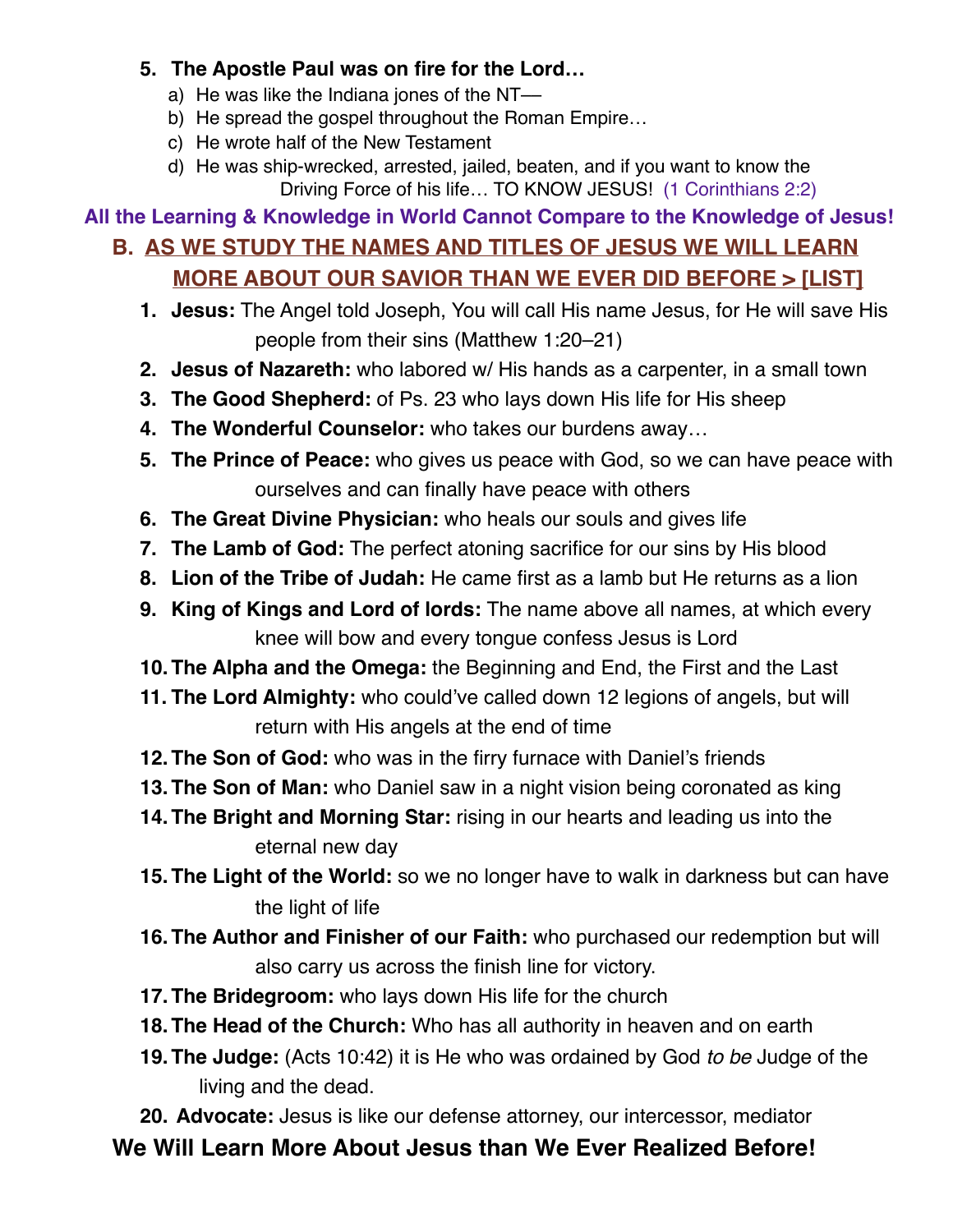# **II. TO KNOW THE REAL JESUS**

## **A. SO WE DON'T FALL FOR FALSE DOCTRINES ABOUT JESUS**

#### **1. Jesus Himself Warned us of False Christ, False Messiahs (Mt 24:4-5)**

a) Paul warned us there would be a departure from the Faith (1 Timothy 4:1)

#### **2. The U.S. Treasury studies correct currency in detail…**

- a) so they can teach others to identify counterfeit money
- b) We Need to Know the Truth in Detail so we don't fall for counterfeits.
- c) All successful scams have a kernel of truth to make it believable

#### **3. There was a Heresy regarding the Nature of Jesus that even began affecting the early church (1 Jn 4:1-3)**

- a) I always Wondered: Why would John insist Jesus was "in the flesh" ?
- b) Greek gnostic philosophy taught that matter was evil and only spirit was good
- c) So they taught Jesus did NOT come to each in the flesh, only in spirit
- d) But to Teach This is to teach Jesus was only an apparition of spirt––and that He did not actually shed actual blood for the sins of the world!

## **B. FALSE DOCTRINES OF CHRIST PRODUCE FALSE GOSPELS OF CHRIST**

#### **1. I have a friend who almost became a mormon…**

- a) When I asked about it, he said in the first 3 classes it was Jesus, Jesus, Jesus
- b) But after that it was all Joseph Smith, Joseph Smith, Joseph Smith…
- c) Jesus got replaced by Jospeh Smith… the Bible Got Replaced w/ book of Mormon… the True Church got replaced by the Mormon church

#### **2. If we don't know Jesus or the scriptures we fall for counterfeit gospels**

- a) **(Galatians 1:6–9)** Even if Paul was to preach a different Gospel… Even if an Angel From Heaven were to Preach a Different Gospel They Would Both Be Accursed
- b) And Yet Jospeh Smith Created a Different Gospel and a Different Church and a Different Bible Based on a Supposed Divine Message from an Angel

## **3. Every false doctrine that afflicts the church is a result of incorrect or distorted views of Jesus**

## **4. When Jesus gave the great commission: He said, ALL Authority has been give unto me in heaven and on earth…**

- a) Not the Mormon Temple in Salt Lake City… Not the Vatican in Rome
- b) Not the Queen of England… or the European Union
- c) Not the Supreme Court or the Deep State or politicians in pant suits
- d) Not the United Nation, or Putin, or Nuclear Ayatollah's, or Techno Billionaires

#### **5. Jesus has all authority in heaven and earth**

- a) That's why so many resent Him––they resent His Divine power and authority
- b) That why the Kings of the Earth Will Mourn When Jesus Returns– thier Power Trip is Over––then they face the Judgement